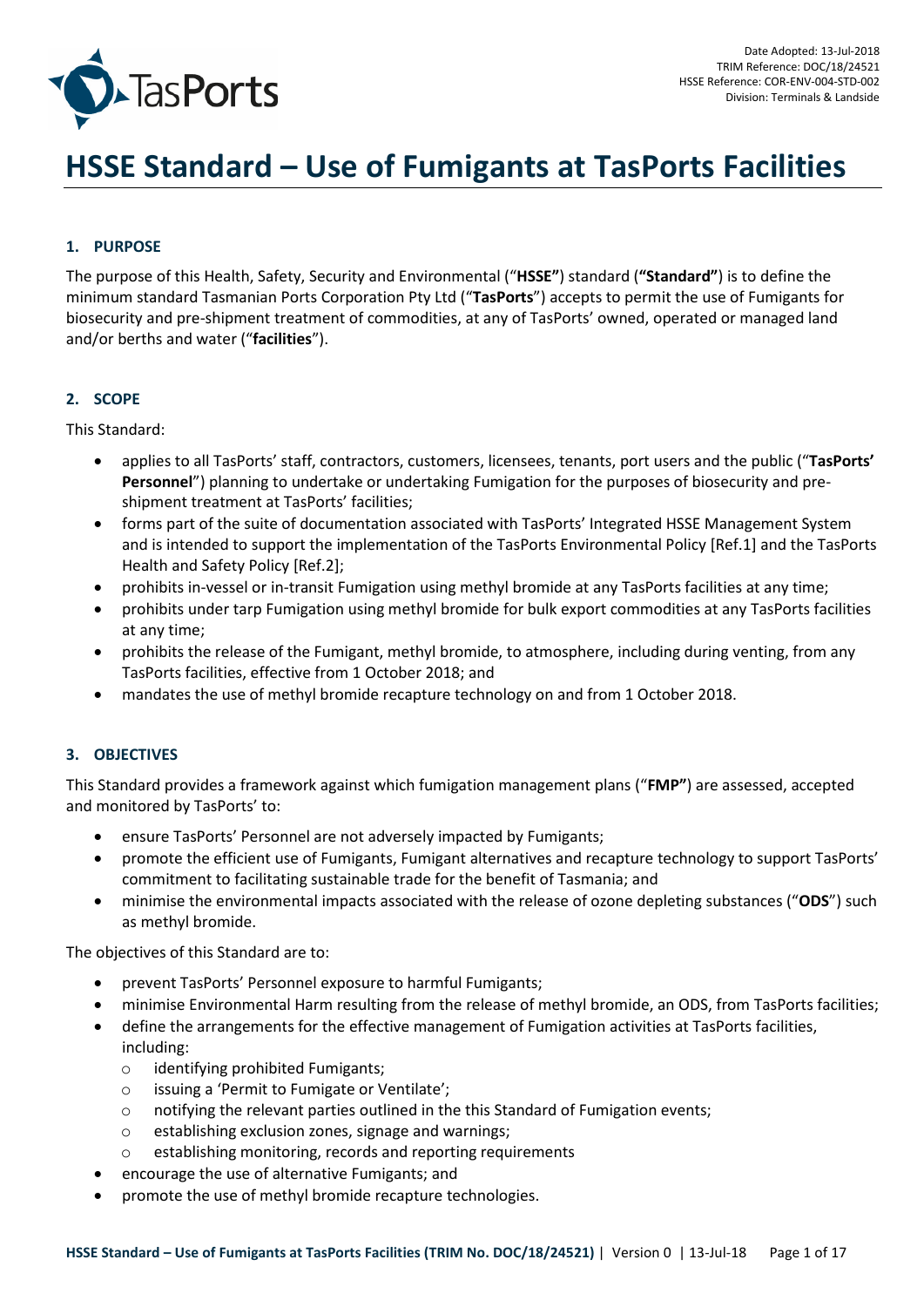

## **4. FUMIGATION**

**Fumigation** at TasPorts facilities occurs using a number of different Fumigants for both biosecurity and pre-shipment treatment purposes. Fumigant requirements differ depending on the type of biosecurity threat, the commodity and the country the commodity will be exported to.

Fumigants that require TasPorts approval for use at TasPorts facilities include, but are not limited to:

- methyl bromide;
- bifenthrin (MAXXTHOR-100 and Biflex Aqua);
- phosphine; and
- sulfuryl fluoride.

Export country biosecurity pre-treatment requirements are detailed in the Manual of Importing Country Requirements ("**MICoR**") [Ref.3], or any other relevant notice issued by a regulatory authority. For example, all logs with bark exported to China require mandatory treatment prior to shipment using one of the following methods:

- methyl bromide Fumigation; or
- sulfuryl fluoride Fumigation; or
- heat treatment; or
- soaking.

Where permitted in accordance with **Section 6.3** of this Standard, Fumigation may occur at TasPorts facilities in Fumigation chambers, inspected shipping containers or inside in vessel prior to a ship's departure or such other method approved by TasPorts in writing. **Appendix 1 – Fumigant Description**, provides a description of some of the Fumigants that require TasPorts approval for use at TasPorts facilities.

## **5. LEGAL AND OTHER REQUIREMENTS**

The laws and other requirements that may be applicable to the use of Fumigants at TasPorts facilities, include but are not limited to:

- 1. Legal Requirements:
	- *Biosecurity Act 2015* (Cth);
	- *Plant Quarantine Act 1994* (Tas);
	- *Export Controls Act 1982* (Cth);
	- *Export Control (Plants and Plant Products) Order 2011* (Cth);
	- *Marine Order 34 (Solid Bulk Cargoes)* 2016 and Marine Notice 6/2014 'In-Transit Fumigation of Ship Cargoes' (Cth) made under the *Navigation Act 2012* (Cth);
	- *Agricultural and Veterinary Chemicals Code Act 1994* (Cth);
	- *Agricultural and Veterinary Chemicals (Control of Use) Act 1995* (Tas);
	- *Veterinary Chemicals (Control of Use) Regulations 1996* (Tas);
	- *Agricultural and Veterinary Chemicals (Control of Use) (Methyl Bromide) Order 2011* (Tas);
	- *Environment Protection Policy (Air Quality) 2004* (Tas);
	- *Environmental Management and Pollution Control Act* 1994 (Tas),
	- *Work Health and Safety Act 2012* ("**WHS Act**") (Tas);
	- *Work Health and Safety Regulations 2012* (Tas);
	- Code of Practice: Managing risks of hazardous chemicals in the workplace (Tas)
	- Code of Practice Managing the Work Environment and Facilities (Tas); and
	- Code of Practice Managing Risks in Stevedoring (Tas).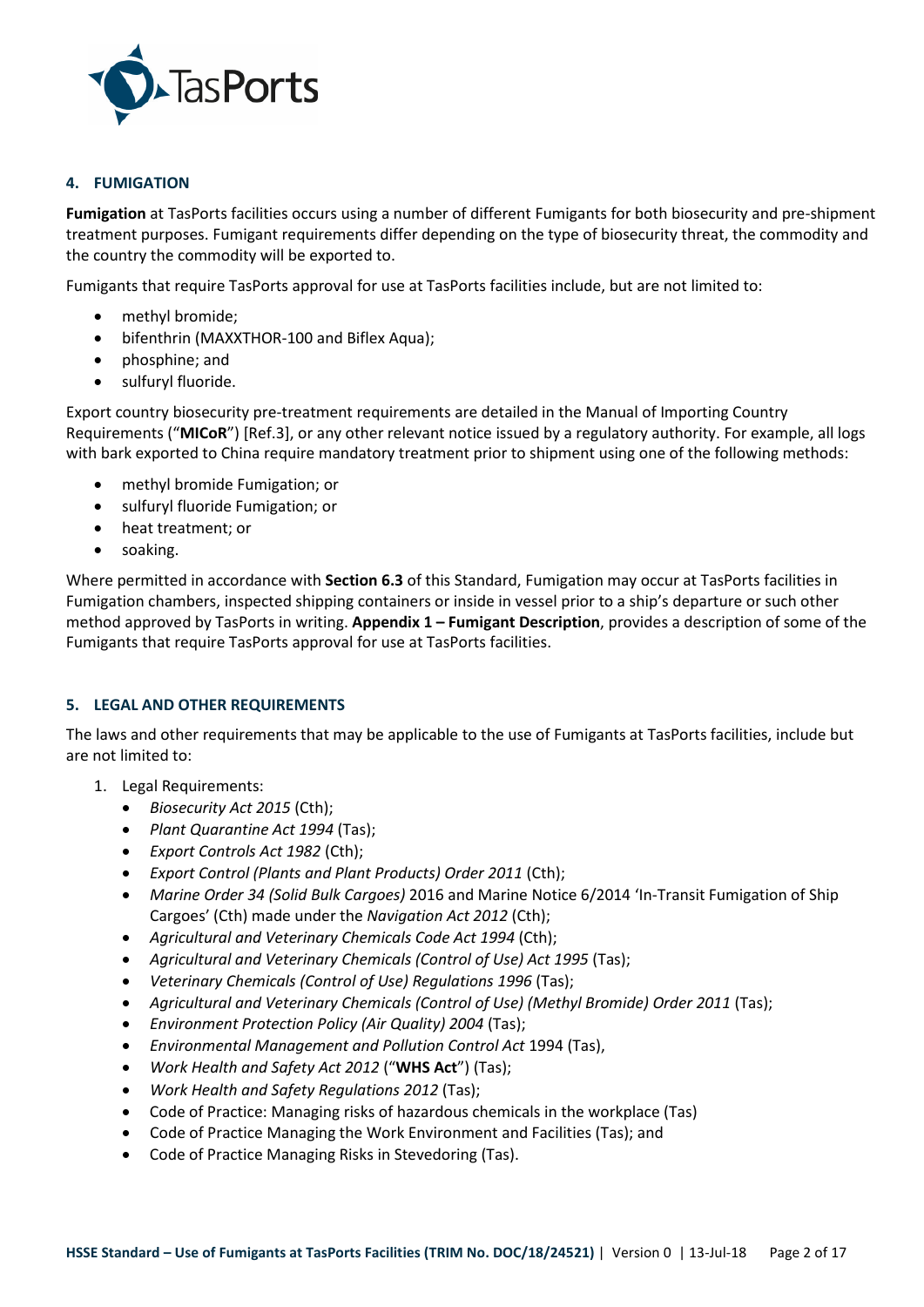

- 2. Other Requirements:
	- Australian Fumigation Accreditation Scheme ("**AFAS**");
	- Managing Risks of Methyl Bromide Exposure when Unpacking Shipping Containers Information Sheet (Safe Work Australia);
	- AS 2476-2008: General fumigation procedures;
	- Workplace exposure standards for airborne contaminants (Safe Work Australia); and
	- TasPorts' 'Standard Terms and Conditions for Port Access' ("**Port Access Terms**").

Any person involved in any stage of a Fumigation process must comply with all applicable legal and other requirements at all times.

**Appendix 2 – Legal and Other Requirements** details how these laws and other requirements apply to the use of Fumigants at TasPorts facilities. Additional HSSE requirements may also be included in leases, licences, facility management agreements, service agreements, consultancy agreements, stevedoring arrangements and other TasPorts contracts and TasPorts' policies and procedures.

# **6. REQUIREMENTS**

l

# **6.1. Methyl Bromide**

- 1. The release of methyl bromide into the atmosphere during venting is prohibited at any TasPorts facilities on and from Monday 01 October 2018.
- 2. On and from Monday 01 October 2018, methyl bromide recapture technology must be used during methyl bromide Fumigation and venting at any TasPorts facilities.
- 3. In-vessel or in-transit Fumigation using methyl bromide is prohibited at any TasPorts facilities at any time.
- 4. Under tarp Fumigation using methyl bromide for bulk export commodities is prohibited at any TasPorts facilities at any time.

## **6.2. Fumigation Management Plan**

- 1. Any person performing Fumigation must submit its FMP to fumigations@tasports.com.au by no later than 14-days prior to the commencement of any Fumigation unless TasPorts has accepted a FMP for multiple Fumigations under clause 6.2(4) of this Standard.
- 2. Fumigation must not commence unless and until TasPorts Manager Safety, or their authorised representative, has accepted the  $FMP<sup>1</sup>$ .
- 3. The FMP must be a standalone document and include all relevant procedures, work instructions, and other referenced supporting documents in the FMP, unless the activity or regulatory law or requirements state otherwise. TasPorts' will review and assess the FMP and either accept the FMP or require the person performing the Fumigation to amend the FMP and resubmit it to TasPorts.
- 4. In some cases TasPorts may permit an accepted FMP be used for multiple Fumigations provided:
	- the FMP accepted by TasPorts is identical to the proposed Fumigation;
	- the risk assessment of Fumigation at the facility set out in the accepted FMP is identical to the risk assessment of the proposed Fumigation;
	- the prescribed practices for reducing, controlling and mitigating the risks identified in the risk assessment set out in the accepted FMP must not be affected, altered or changed by the proposed Fumigation.

<sup>&</sup>lt;sup>1</sup> For the avoidance of doubt, notwithstanding any review, assessment or acceptance by TasPorts of the FMP, TasPorts will not be taken to have approved of, endorsed or be responsible or liable for the FMP (or any of its contents) and the FMP is not deemed to have complied with any applicable laws.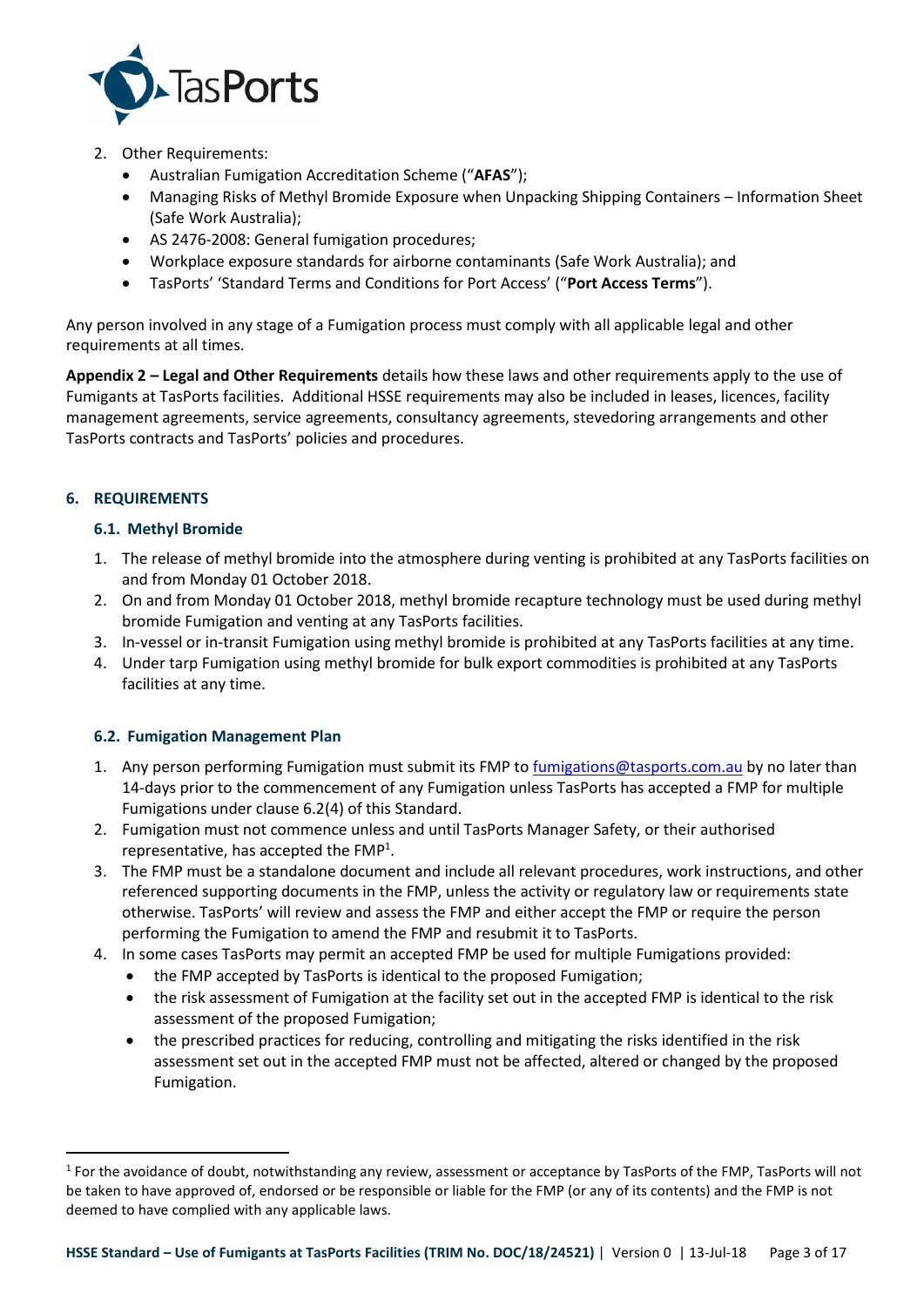

- 5. If TasPorts permits an accepted FMP to be used for multiple Fumigations under paragraph 6.2(4) of this Standard, the person performing the Fumigation must submit its FMP to TasPorts for review and assessment under paragraph 6.2(3) of this Standard on an annual basis.
- 6. The person performing Fumigation must (and must ensure that each of their **workers**) comply with the FMP at all times.
- 7. The FMP must include:
	- the minimum requirements of the Australian Standard AS 2476-2008: General Fumigation procedures [Ref.13] and consider the '*Guidelines for the safe use of pesticides in non-agricultural workplaces'*  [Ref.14] which establishes a best practice approach to pesticide use non-agricultural workplaces;
	- the name and contact details of the Person In Charge ("**PIC**") of the Fumigation activity;
	- the name and contact details of the company engaging the Fumigation contractor;
	- a description of the activity including the relevant commodity, Fumigant type and location;
	- the intended operating hours, including commencing Fumigation time, duration and venting times;
	- permit and licencing arrangements, including, but not limited to:
		- o Commercial operator licence (business);
		- o Individual certificates of competency (category 1, category 2, category 3, pest technician, methyl bromide / phosphine user);
		- o a DAWR Statement of Accreditation against the requirements of the DAWR AFAS Methyl Bromide Fumigation Standard;
		- o **Approved Arrangement** and **Approved Quarantine Place**; and
		- o Export **Registered Establishment**;
	- a documented risk assessment of Fumigation at the facility. This must include identification and written assessment of HSSE risks to:
		- o meet legal and other requirements;
		- o protect the fumigator, local population and the environment; and
		- o address potential adverse effects on the commodity to be fumigated.
		- In addition, where the proposed Fumigant is methyl bromide:
		- o the risk assessment must be performed in accordance with clause 1.1.1 of the *AFAS Methyl Bromide Fumigation Standard* [Ref.7]; and
		- $\circ$  TasPorts may request that a risk assessment workshop with relevant TasPorts Personnel is conducted to review the risk assessment, prior to TasPorts permitting the use of methyl bromide for Fumigation;
	- prescribed practices for reducing, controlling and mitigating the risks identified in the risk assessment, including but not limited to:
		- o Fumigant type, quantity, dosage rates and venting concentrations;
		- o notification of Fumigation activity to TasPorts Personnel;
		- o controlling access / exclusion zones;
		- o Fumigant impact on other port users and/or public;
		- o ventilation / recapture technology;
		- o waste disposal;
		- o health surveillance arrangements;
		- $\circ$  emergency procedures and evacuation points, including communication with emergency services;
		- o emergency venting and entry requirements; and
		- $\circ$  compliance with the requirements of state and local authorities including any notification and reporting requirements.
	- any applicable **exposure standard** limits, tolerable exposure limits ("**TELs**") and threshold limit value ("**TLV**") above which work must stop and/or corrective actions must be undertaken;
	- a description of how the applicable **exposure standard** limits, **TEL**s and **TLV** will be monitored;
	- demonstrate how the **PIC** will monitor and evaluate the controls to mitigate the risks, including, for example, Fumigant monitoring records and documented visual inspections; and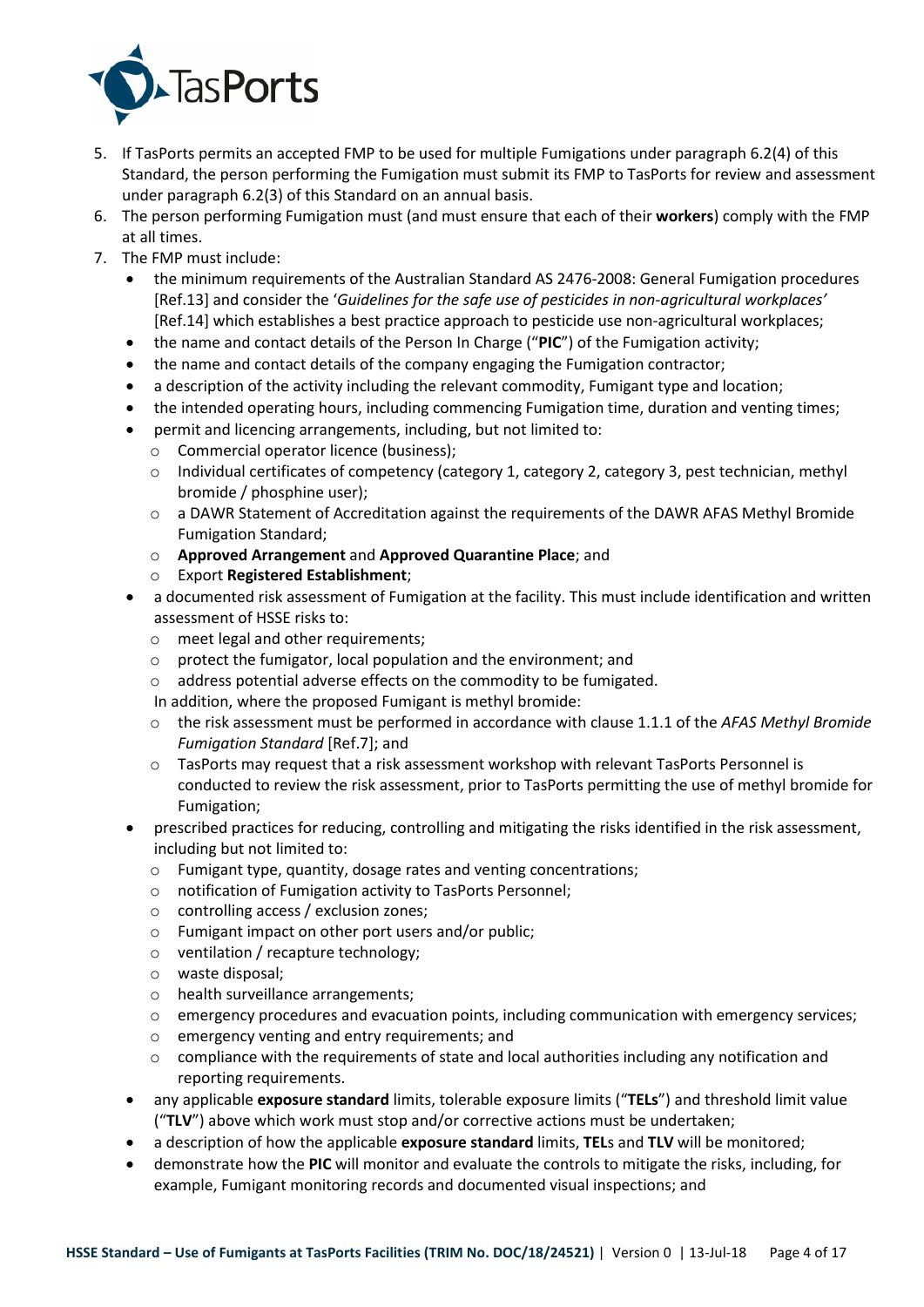

 a site plan, map or sketch to help illustrate the activity location and dimensions, risk area, buffer and exclusion zones, proximity to other port users, the public and any other sensitive receptors, the location of control equipment and devices to mitigate and monitor the uncontrolled release of the Fumigant, including security and warnings.

## **6.3. Permit to Fumigate or Ventilate**

- 1. Fumigation or ventilation on TasPorts facilities must occur in accordance with the TasPorts HSSE Flowchart Permit to Fumigate or Ventilate [Ref.15] ("**Flowchart**"). The Flowchart is included as **Appendix 3 – Flowchart – Permit to Fumigate or Ventilate**, and illustrates the steps required to be followed to issue a 'Permit to Fumigate or Ventilate'.
- 2. The nominated **PIC** of the Fumigation must complete the applicable 'Permit to Fumigate or Ventilate' and submit to the relevant port and to those checked in Section 8 'Notifications' of the applicable 'Permit to Fumigate or Ventilate' as follows:

| <b>Applicable Locations</b>                    | <b>Nominated Email Address:</b> |
|------------------------------------------------|---------------------------------|
| Bell Bay, Burnie, Devonport, Stanley, Strahan: | northernports@tasports.com.au   |
| Hobart                                         | operationsadmin@tasports.com.au |
| King Island and Flinders Island:               | islandports@tasports.com.au     |
| <b>BCET Woodchip Facility</b>                  | Scott.Bloom@tasports.com.au     |
| All port waters or berths                      | harbourmaster@tasports.com.au   |
| All locations (cc all correspondence to:)      | fumigations@tasports.com.au     |

- 3. Fumigation or ventilation on landsides must not occur until a TasPorts Permit to Fumigate or Ventilate (Landsides) [Ref.16], has been issued by the relevant Port Operations/Site Coordinator.
- 4. Fumigation or ventilation in vessel must not occur until a TasPorts Permit to Fumigate or Ventilate (in Vessel) [Ref.17] has been issued by the relevant TasPorts Port Operations/Site Coordinator.
- 5. Once issued the applicable 'Permit to Fumigate or Ventilate' maybe valid for up to 14 days. If the duration of the issued 'Permit to Fumigate or Ventilate' is greater than one (1) day, then the 'Daily Fumigation or Ventilation Checklist [Ref.18] must be completed by the Fumigation contractor and made available to TasPorts upon request.
- 6. In accordance with the requirements of Marine Order 34 (Solid bulk cargoes) 2016 [Ref.19], in vessel and intransit Fumigation must not occur until a 'Notice of intention to conduct in-transit Fumigation' has been made to the Australian Maritime Safety Authority ("**AMSA**") and the Australian Pesticides & Veterinary Medicines ("**APVMA"**). Notification should occur as soon as possible, but not later than 72-hours before the vessel arrives in the port where Fumigation will occur. The Vessel Master is responsible for the notification. A copy of the notification must be made available to TasPorts prior to TasPorts issuing a TasPorts Permit to Fumigate or Ventilate (In Vessel) [Ref.17].
- 7. Fumigation using more than 50kg of methyl bromide is prohibited, unless authorised by a permit issued by **DPIPWE** [Ref.5 and Ref.6]. Permit applicants must show that the planned Fumigation activity can be undertaken safely.
- 8. The Fumigation contractor must obtain written landowner consent from TasPorts prior to making an application for a 'Permit to allow the use of Methyl bromide in quantities greater than 50 kilograms' at TasPorts facilities.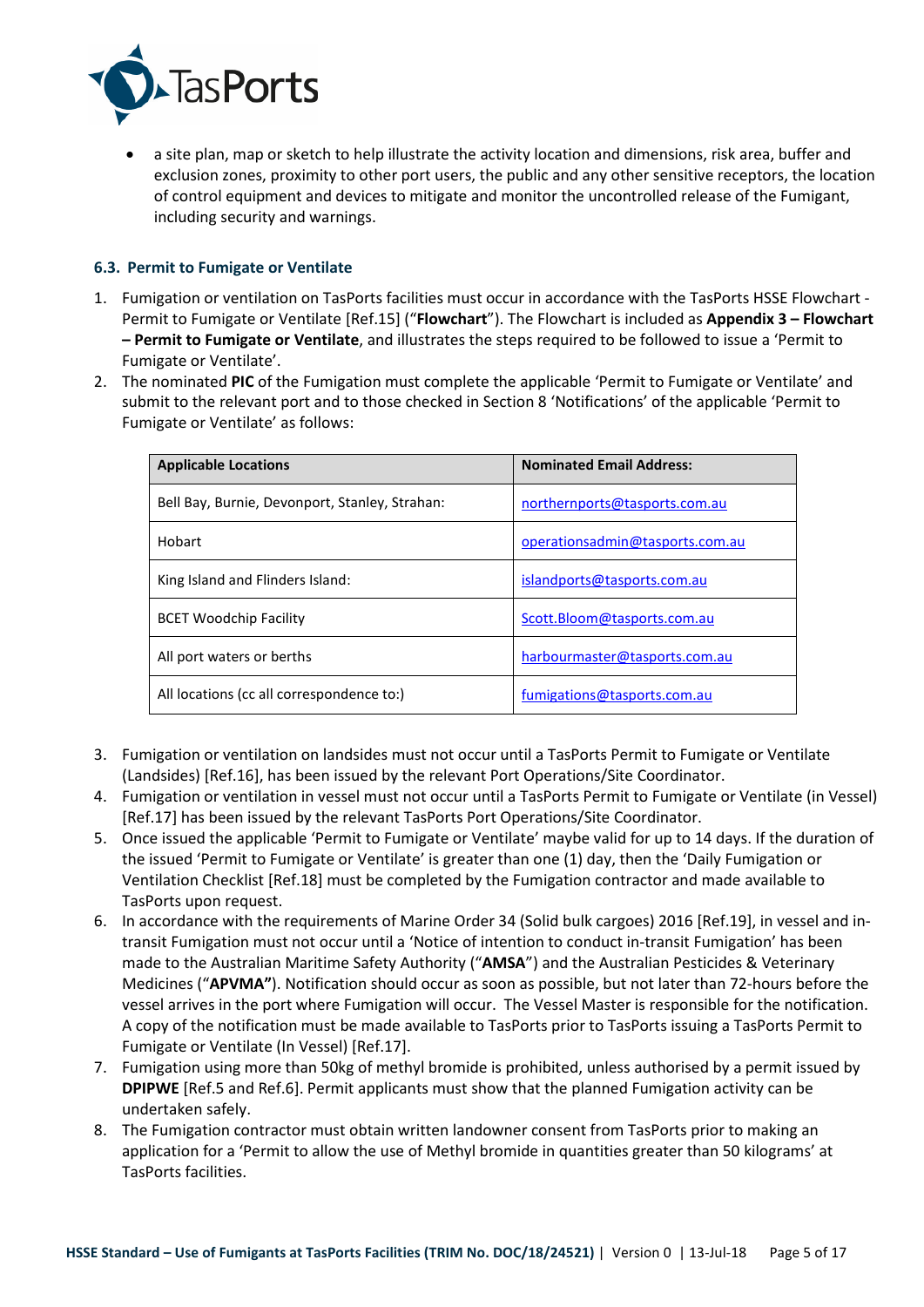

# **6.4. Notifications**

- 1. Once a TasPorts 'Permit to Fumigate or Ventilate' [Ref.16 or 17] has been issued, the relevant Port Operations Supervisor/Site Coordinator must update the relevant Port 'Port Permit to Work Log' in TasPorts' systems.
- 2. Only the TasPorts General Manager Corporate Affairs, or their authorised representative, is approved to make written notification to potentially affected sectors of the community (e.g. Department of Health and Human Services, local council and emergency services).

# **6.5. Security and Warnings**

- 1. A "risk area" exclusion zone must be set up with a minimum **6m** clearance around the defined "risk area" (unless a more stringent zone has been mandated by law or by the scale of the operation), in which no unprotected persons may enter.
- 2. A "buffer zone" must be set up with a minimum **25m** clearance around the defined "risk area" (unless a more stringent zone has been mandated by law or by the scale of the operation). The buffer zone must:
	- be adequately sign-posted; and
	- restrict access to the public and other port users.
- 3. The "risk area" exclusion zone must be signposted and physically barricaded using at a minimum, warning signage, bollards and flagging.
- 4. Before the application of the Fumigant, the fumigator in charge of the Fumigation must affix warning signs to the perimeter of the "risk area" and each means of access to the risk area, as detailed in the Australian Standard AS 2476 General Fumigation procedures [Ref.12]. This warning sign must comply with the requirements of section 2.7.1 of the Australian Standard AS 2476 General Fumigation procedures (as amended/updated from time to time). Currently, the warning sign must:
	- be in the form set out in **Appendix 4 Fumigation Warning Notice** of this Standard with a white background;
	- include the words: "DANGER KEEP OUT FUMIGATION BY (name of fumigant)", in capital letters;
	- the words must not be less than 10cm high;
	- be in contrasting colour to the white background; and
	- clearly show the emergency contact and telephone number of the fumigator in charge or the firm.

## **6.6. Fumigation and Ventilation**

- 1. Prior to Monday 01 October 2018, on landsides methyl bromide Fumigation and ventilation must only occur after 4pm but before 8am, unless recapture equipment is utilised.
- 2. On and from Monday 01 October 2018, methyl bromide Fumigation and ventilation must only occur in accordance with this Standard, the issued "Permit to Fumigate or Ventilate" and the TasPorts accepted FMP.
- 3. At all times, the weather forecast must be monitored to:
	- predict adverse weather conditions during Fumigation and ventilation;
	- assist in planning Fumigation and ventilation activities; and
	- determine monitoring locations.

## **6.7. Records**

- 1. Fumigation records must be emailed, no later than 14 days following completion of the Fumigation event, to fumigations@tasports.com.au and will include, where applicable to the Fumigant, those records specified under the Australian Standard AS 2476-2008 - General fumigation procedures [Ref.13], including, but not limited to:
	- Volume of container fumigated;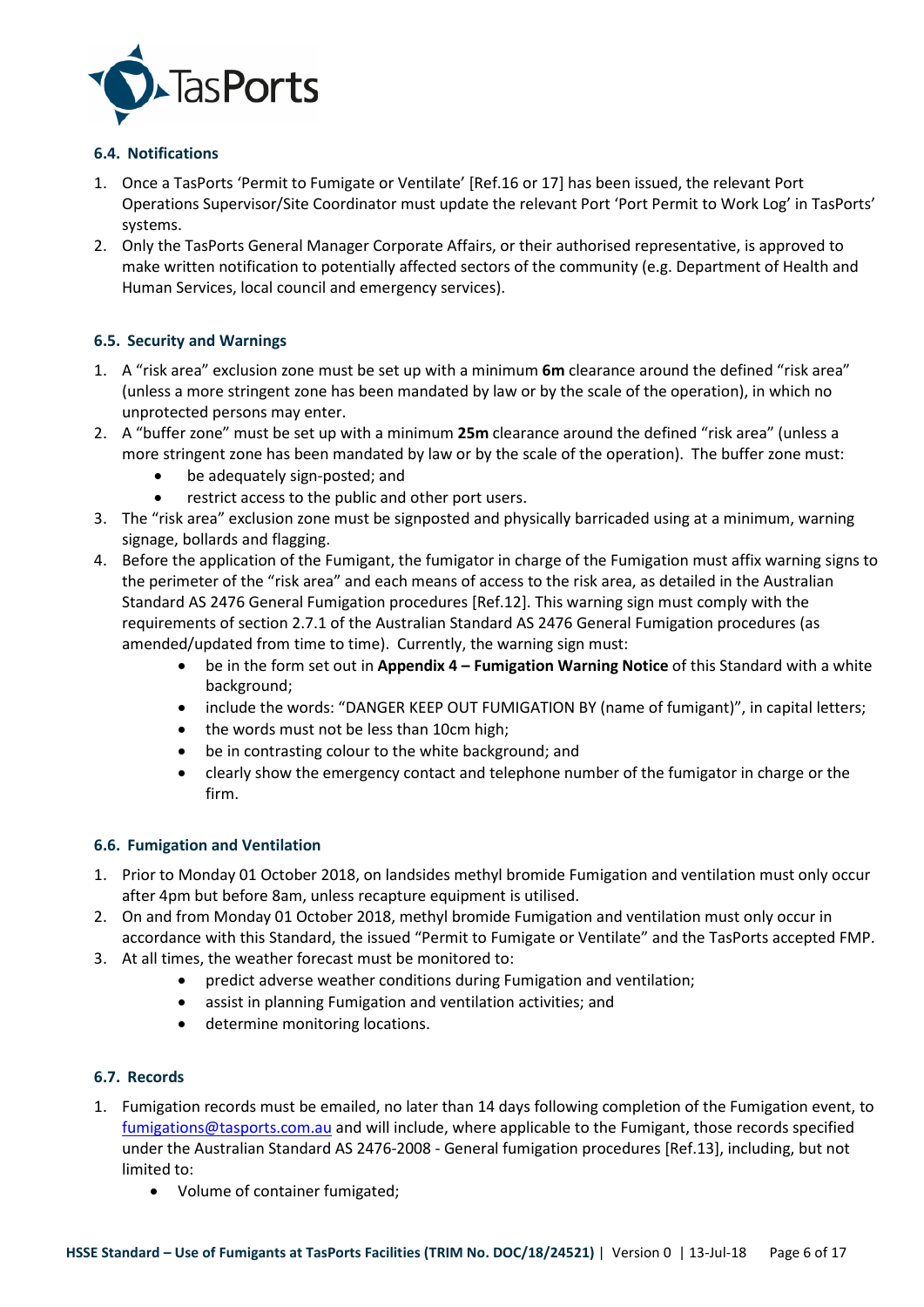

- Fumigant used;
- Quantity of Fumigant used;
- Fumigant concentration;
- Monitoring records;
- Fumigation commencement time;
- Top-up quantities and times (where appropriate);
- Date and time of clearance of the Fumigation enclosures; and
- Measured concentration at clearance.
- 2. Fumigant quantities used will be tracked in the TasPorts Register Fumigant Usage at TasPorts Facilities [Ref.20].
- 3. Monitoring records must be maintained and made available to TasPorts upon request.

# **6.8. Monitoring and Evaluation**

- 1. The effectiveness of implemented mitigation measures and controls must be monitored through periodic and documented audits and inspections.
- 2. Any Fumigation monitoring program must be developed in accordance with industry standards, for example AFAS.
- 3. All instruments used for measuring and monitoring Fumigant concentrations must be fit for the purpose, in good working order and calibrated on a regular basis according to manufacturer's instructions.
- 4. At all times the applicable Fumigation **exposure standard** limits, TELs and/or TLV must be monitored during Fumigation and ventilation in accordance with industry standards and as documented in the TasPorts accepted FMP. For example during methyl bromide Fumigation and ventilation, a TLV of 5 parts per million ("**ppm**") must not be exceeded at or outside of the boundary to the "risk area" i.e. at 6m.

## **6.9. Event & Action Management**

- 1. All HSSE hazards or incidents relating to the use of Fumigants must be reported to the relevant TasPorts Operations Supervisor. Such hazards or incidents may include, but are not limited to:
	- uncontrolled release of Fumigants;
	- unauthorised entry into established exclusion zones;
	- Fumigant overdosing of commodities;
	- exceeding the monitoring criteria set for the exclusion zone boundary;
	- insufficient implementation of Fumigant mitigation measures and controls identified in this Standard;
	- reports of suspected Fumigant poisoning; and
	- complaints regarding use of Fumigants.
- 2. Corrective and preventative actions arising from environmental hazards, incidents and/or monitoring programs will be tracked in the TasPorts' Incident Management System (IMS).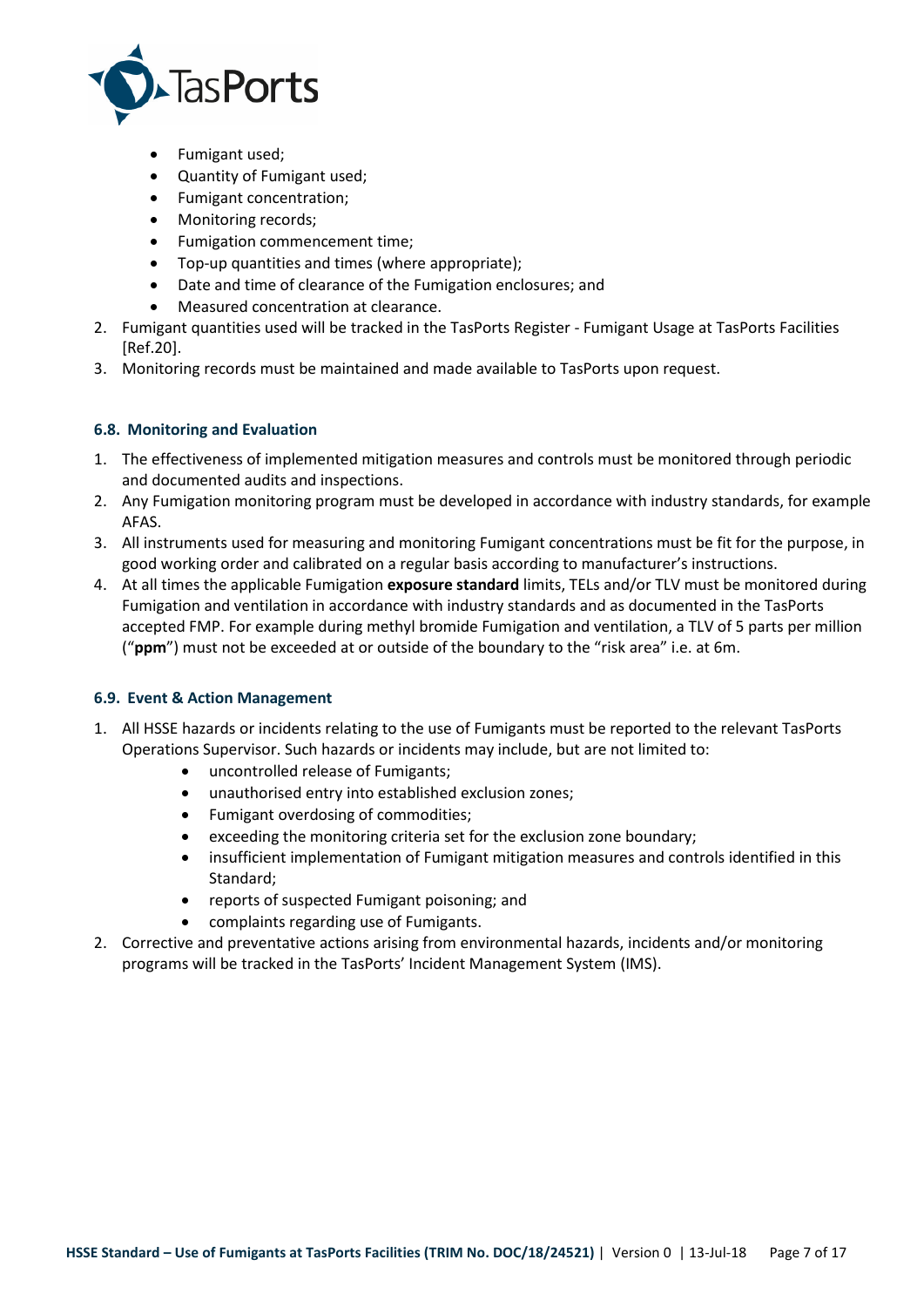

## **7. DEFINITIONS AND ABBREVIATIONS**

| AA                                  | <b>Approved Arrangements</b>                                                                                                                                                                                                                                                                                                                                                                                                                    |
|-------------------------------------|-------------------------------------------------------------------------------------------------------------------------------------------------------------------------------------------------------------------------------------------------------------------------------------------------------------------------------------------------------------------------------------------------------------------------------------------------|
| <b>AFAS</b>                         | Australian Fumigation Accreditation Scheme                                                                                                                                                                                                                                                                                                                                                                                                      |
| AMSA                                | Australian Maritime Safety Authority                                                                                                                                                                                                                                                                                                                                                                                                            |
| Approved<br>Arrangements            | An Approved Arrangement is defined in Part 2, section 10 of the Biosecurity Act 2015 (Cth) to<br>mean an arrangement for which an approval is in force under paragraph 406(1) of the<br>Biosecurity Act 2015 (Cth).                                                                                                                                                                                                                             |
|                                     | These arrangements allow operators to manage biosecurity risks and/or perform the<br>documentary assessment of goods in accordance with departmental requirements, using their<br>own premises, facilities, equipment and people, and without constant supervision by the<br>department and with occasional compliance monitoring or auditing.                                                                                                  |
| Approved<br><b>Quarantine Place</b> | An Approved Quarantine Place is a place or part of a place that has been approved by<br>Biosecurity Tasmania as meeting certain standards so that items may be stored there pending<br>clearance inspection by Biosecurity Tasmania prior to exporting or importing.                                                                                                                                                                            |
| <b>APVMA</b>                        | Australian Pesticides & Veterinary Medicines Authority                                                                                                                                                                                                                                                                                                                                                                                          |
| <b>AQP</b>                          | Approved Quarantine Place                                                                                                                                                                                                                                                                                                                                                                                                                       |
| <b>CUE</b>                          | <b>Critical Use Exemptions</b>                                                                                                                                                                                                                                                                                                                                                                                                                  |
| <b>DAWR</b>                         | Department of Agriculture and Water Resources                                                                                                                                                                                                                                                                                                                                                                                                   |
| <b>DPIPWE</b>                       | Department of Primary industries, Parks, Water and Environment                                                                                                                                                                                                                                                                                                                                                                                  |
| Environmental<br>Harm               | Environmental harm is defined in section 5(1) of the Environmental Management and Pollution<br>Control Act 1994 (Tas) to mean:                                                                                                                                                                                                                                                                                                                  |
|                                     | any adverse effect on the environment (of whatever degree or duration) and includes an<br>environmental nuisance                                                                                                                                                                                                                                                                                                                                |
| Environmental<br><b>Nuisance</b>    | Environmental nuisance is defined in section 3 of the Environmental Management and Pollution<br>Control Act 1994 (Tas) to mean:                                                                                                                                                                                                                                                                                                                 |
|                                     | (a) the emission, discharge, depositing or disturbance of a pollutant that unreasonably interferes<br>with, or is likely to unreasonably interfere with, a person's enjoyment of the environment; and                                                                                                                                                                                                                                           |
|                                     | (b) any emission, discharge, depositing or disturbance specified in an environment protection<br>policy to be an environmental nuisance.                                                                                                                                                                                                                                                                                                        |
| Exposure standard                   | Exposure standard is defined in section 2 of the Safe Work Australia 'Workplace Exposure<br>Standards for Airborne Contaminates' to mean an exposure standard in the Workplace Exposure<br>Standard for Airborne Contaminants in Appendix A. An exposure standard listed in Appendix A<br>represents the airborne concentration of a particular substance or mixture that must not be<br>exceeded. The exposure standard can be of three forms: |
|                                     | (a) 8-hour time-weighted average,                                                                                                                                                                                                                                                                                                                                                                                                               |
|                                     | (b) peak limitation, and                                                                                                                                                                                                                                                                                                                                                                                                                        |
|                                     | (c) short term exposure limit.                                                                                                                                                                                                                                                                                                                                                                                                                  |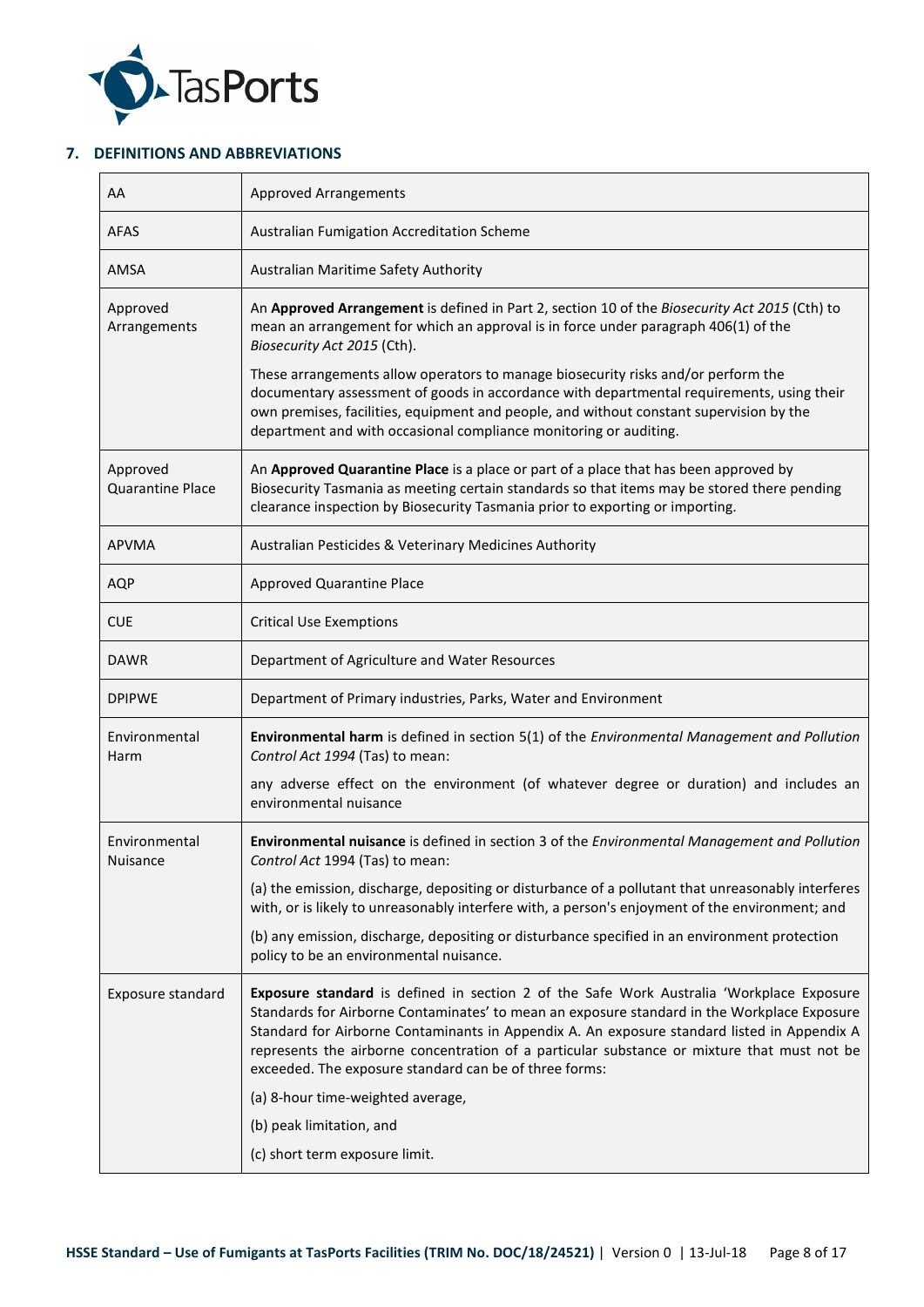

|                             | Peak limitation means a maximum or peak airborne concentration of a substance determined<br>over the shortest analytically practicable period of time which does not exceed 15 minutes.           |
|-----------------------------|---------------------------------------------------------------------------------------------------------------------------------------------------------------------------------------------------|
|                             | Short term exposure limit (STEL) means the time-weighted average maximum airborne<br>concentration of a substance calculated over a 15 minute period.                                             |
|                             | 8-hour Time-weighted average (TWA) means the maximum average airborne concentration of a<br>substance when calculated over an eight-hour working day, for a five-day working week.                |
| <b>FMP</b>                  | <b>Fumigation Management Plan</b>                                                                                                                                                                 |
| Fumigant                    | Fumigant is defined in section 1.4.3 of Australian Standard, AS 2476 General fumigation<br>procedures to mean:                                                                                    |
|                             | 'A toxic chemical which at a particular temperature and pressure can exist in a gaseous state in<br>sufficient concentration and for sufficient time to be lethal to pests or disease organisms.' |
| Fumigation                  | Fumigation is defined in section 1.4.4 of Australian Standard, AS 2476 General fumigation<br>procedures to mean:                                                                                  |
|                             | The application of a fumigant to a fumigant enclosure for the eradication of pests.                                                                                                               |
| <b>HSSE</b>                 | Health, Safety, Security and Environment                                                                                                                                                          |
| <b>IMDG</b>                 | International Maritime Dangerous Goods                                                                                                                                                            |
| <b>IMS</b>                  | Incident Management System                                                                                                                                                                        |
| <b>MICoR</b>                | Manual of Importing Country Requirements                                                                                                                                                          |
| <b>Montreal Protocol</b>    | Montreal Protocol on Substances that Deplete the Ozone Layer                                                                                                                                      |
| <b>ODS</b>                  | <b>Ozone Depleting Substance</b>                                                                                                                                                                  |
| PIC                         | Person in Charge                                                                                                                                                                                  |
| Port Access Terms           | TasPorts' 'Standard Terms and Conditions for Port Access'                                                                                                                                         |
| ppm                         | Parts per million                                                                                                                                                                                 |
| Registered<br>Establishment | An export registered establishment is defined in Part I Section 3 of the Export Control Act 1982<br>(Cth) and means an establishment that is registered under the regulations.                    |
|                             | Note: As the term establishment includes premises, what is registered under the regulations may<br>be premises                                                                                    |
| Site                        | Any site owned, operated, managed or controlled by TasPorts.                                                                                                                                      |
| <b>TasPorts</b>             | Tasmanian Ports Corporation Pty Ltd                                                                                                                                                               |
| Threshold Limit<br>Value    | Threshold Limit Value is defined in AFAS Methyl Bromide Fumigation Standard [Ref.7], Appendix<br>15 - Glossary of Terms to mean:                                                                  |
|                             | 'the maximum concentration of fumigant that a worker can be repeatedly exposed to in the<br>workplace without harmful effects.'                                                                   |
|                             | This figure is based on an 8-hour day, 40-hour working week and for methyl bromide is currently<br>5ppm in Australia.                                                                             |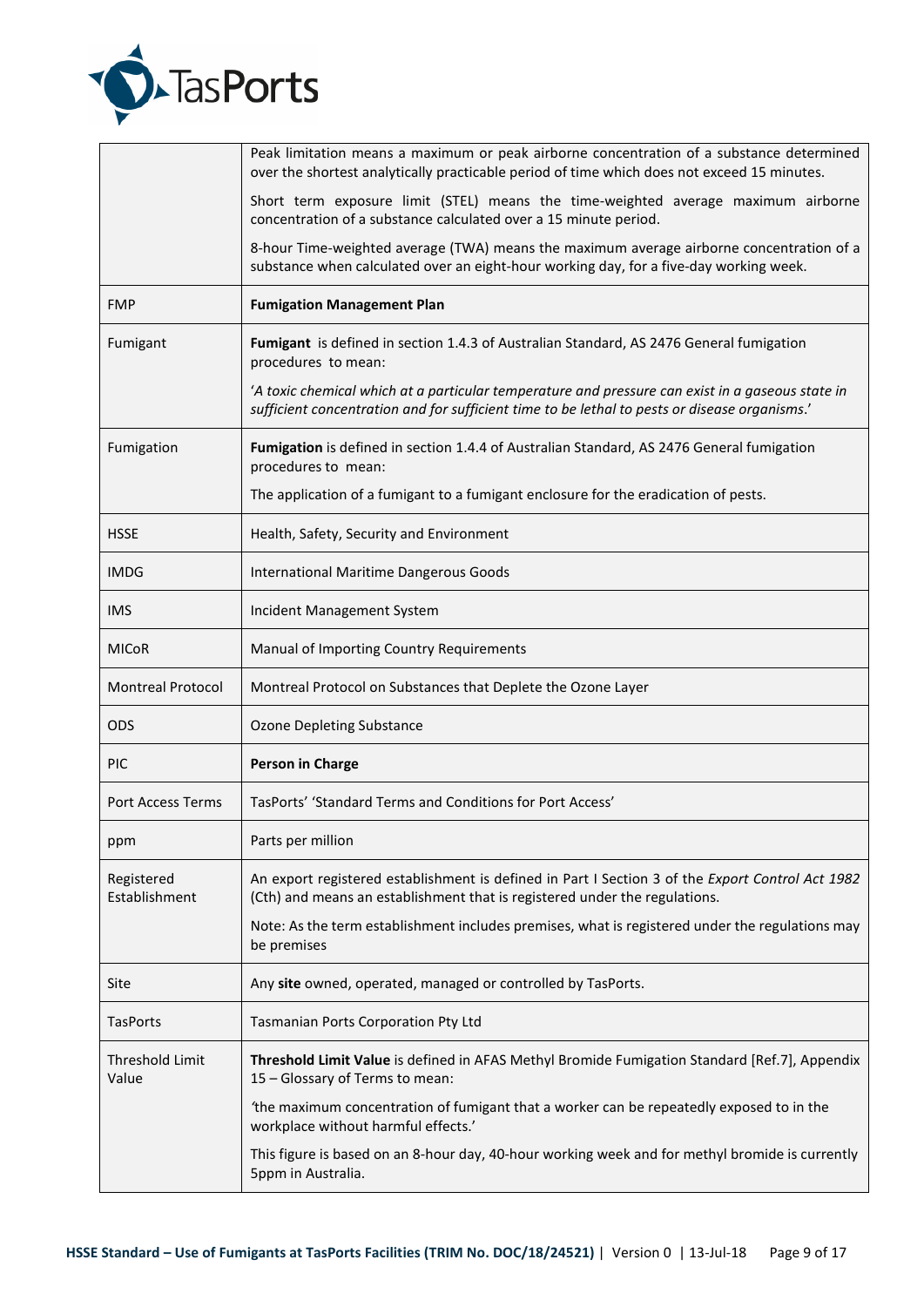

| <b>TEL</b> | Tolerable Exposure Limits                                                                                                                     |
|------------|-----------------------------------------------------------------------------------------------------------------------------------------------|
| <b>TLV</b> | <b>Threshold Limit Value</b>                                                                                                                  |
| WHS Act    | Work Health and Safety Act 2012 (Tas)                                                                                                         |
| Worker     | Meaning of Worker is defined in Part 1, Division 3, section 7 of the Work Health and Safety Act<br>2012, to mean:                             |
|            | A person is a worker if the person carries out work in any capacity for a person conducting a<br>business or undertaking, including work as - |
|            | (a) an employee; or                                                                                                                           |
|            | (b) a contractor or subcontractor; or                                                                                                         |
|            | (c) an employee of a contractor or subcontractor; or                                                                                          |
|            | (d) an employee of a labour hire company who has been assigned to work in the person's<br>business or undertaking; or                         |
|            | (e) an outworker; or                                                                                                                          |
|            | (f) an apprentice or trainee; or                                                                                                              |
|            | (g) a student gaining work experience; or                                                                                                     |
|            | (h) a volunteer; or                                                                                                                           |
|            | (i) a person of a prescribed class.                                                                                                           |

## **8. REFERENCES**

- 1. TasPorts. Environmental Policy, Tasmanian Ports Corporation, Tasmania.
- 2. TasPorts. Health and Safety Policy, Tasmanian Ports Corporation, Tasmania.
- 3. DAWR, Manual of Importing Country Requirements (MICoR, Viewed online on 13 June 2018 at <http://www.agriculture.gov.au/export/micor>.
- 4. TasPorts. Biosecurity Operations Manual, Tasmanian Ports Corporation, Tasmania (COR-ENV-007-MAN-001) (TRIM No. DOC/18/18931).
- 5. DPIPWE, 2014, AGVET Chemical Information Sheet Permit to allow the use of Methyl bromide in quantities greater than 50 kilograms, Department of Primary Industries, Parks, Water and Environment, Biosecurity Tasmania, May 2014.
- 6. Tasmanian Government, 2011, Agricultural and Veterinary Chemicals (Control of Use) (Methyl Bromide) Order 2011 (Tas), Viewed online on 14 June 2018 at < https://www.legislation.tas.gov.au/view/html/inforce/2011-09-14/sr-2011-091>.
- 7. DAWR, 2015, AFAS Methyl Bromide Fumigation Standard, Version 2.3 August 2015.
- 8. Safe Work Australia, 2011, Code of Practice Managing the Work Environment and Facilities Safe Work Australia, December 2011 [ISBN 978-0-642-33295-0].
- 9. Safe Work Australia, 2016, Code of Practice Managing Risks in Stevedoring, Safe Work Australia, December 2016 [ISBN 978-1-76028-907-2]
- 10. TasPorts, Standard Terms and Conditions for Port Access, Tasmanian Ports Corporation, Tasmania.
- 11. TasPorts. Environmental Legal and Other Requirements Register, Tasmanian Ports Corporation, Tasmania (COR-IMS-003-REG-001) (TRIM No. Doc/18/24534).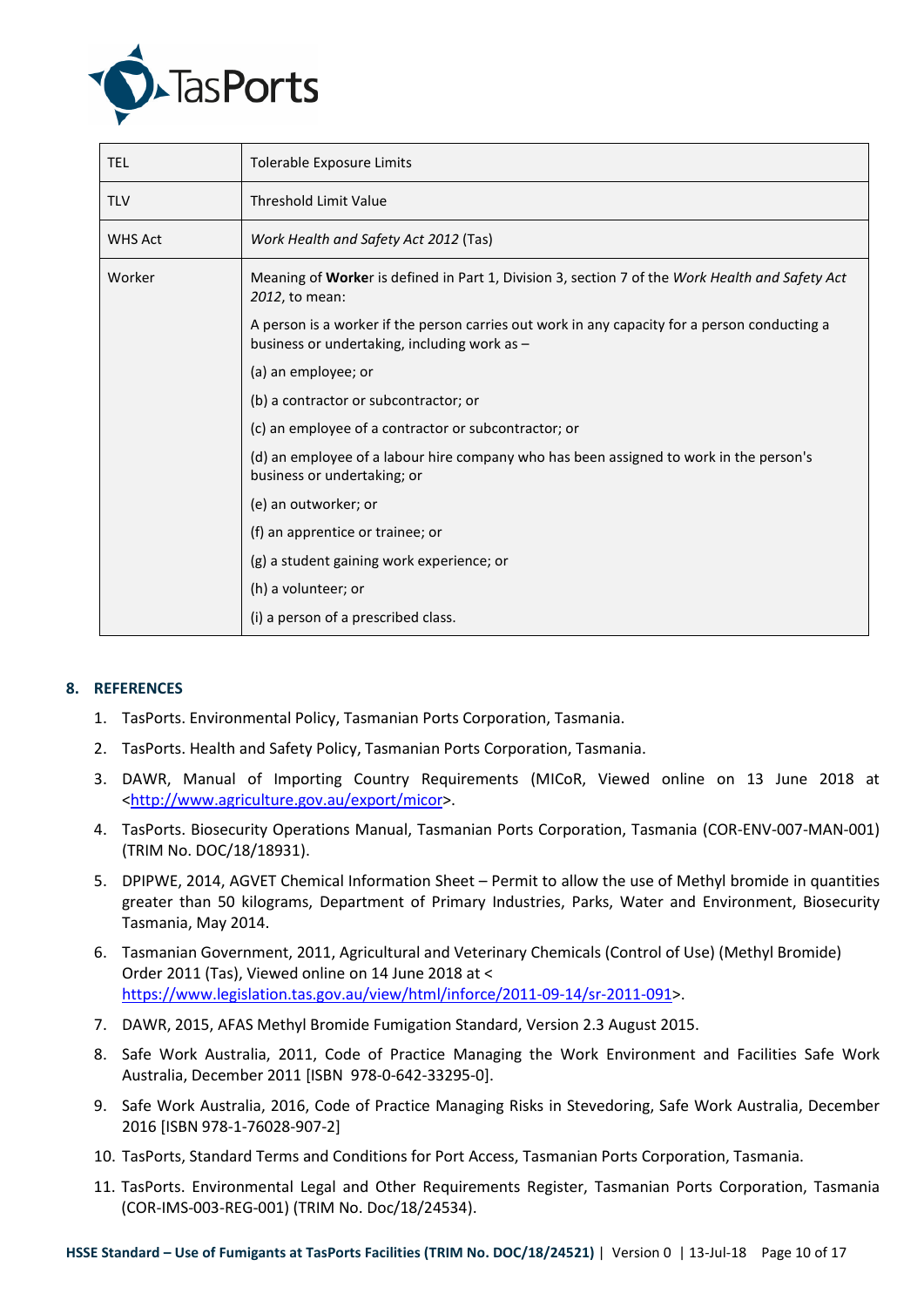

- 12. National Environmental Protection Council, 2004, National Environment Protection (Air Toxics) Measure 2004: National Environment Protection Council Service Corporation, Adelaide, South Australia.
- 13. Standards Australia, 2008, Australian Standard AS 2476-2008: General fumigation procedures, Standards Australia www.standards.org.au.
- 14. Pest Industry and Government Sector Advisory Group, 2004, Guidelines for the safe use of pesticides in nonagricultural workplaces, Viewed online on 14 June 2018 at < http://dpipwe.tas.gov.au/Documents/PIGSAG-Guidelines-Sept-2007---FINAL.pdf>, Pest Industry and Government Sector Advisory Group (2004).
- 15. TasPorts. Flowchart Permit to Fumigate or Ventilate, Tasmanian Ports Corporation, Tasmania (COR-ENV-004- FLO-001) (TRIM No. DOC/18/29357)
- 16. TasPorts. Permit to Fumigate or Ventilate (Landsides), Tasmanian Ports Corporation, Tasmania (COR-ENV-004- FOR-002) (TRIM No. DOC/18/24525).
- 17. TasPorts. Permit to Fumigate or Ventilate (In Vessel), Tasmanian Ports Corporation, Tasmania (COR-ENV-004- FOR-003) (TRIM No. DOC/18/24526).
- 18. TasPorts. Daily Fumigation or Ventilation Checklist, Tasmanian Ports Corporation, Tasmania (COR-ENV-004- FOR-004) (TRIM No. DOC/18/28906).
- 19. AMSA, 2016, Marine Order 34 (Solid bulk cargoes) 2016, Viewed online on 14 June 2018 at <https://www.amsa.gov.au/vessels-operators/regulations-and-standards-vessels>.
- 20. TasPorts. Register Fumigant Usage at TasPorts Facilities, Tasmanian Ports Corporation, Tasmania (COR-ENV-004-REG-001) (TRIM No. DOC/18/24698).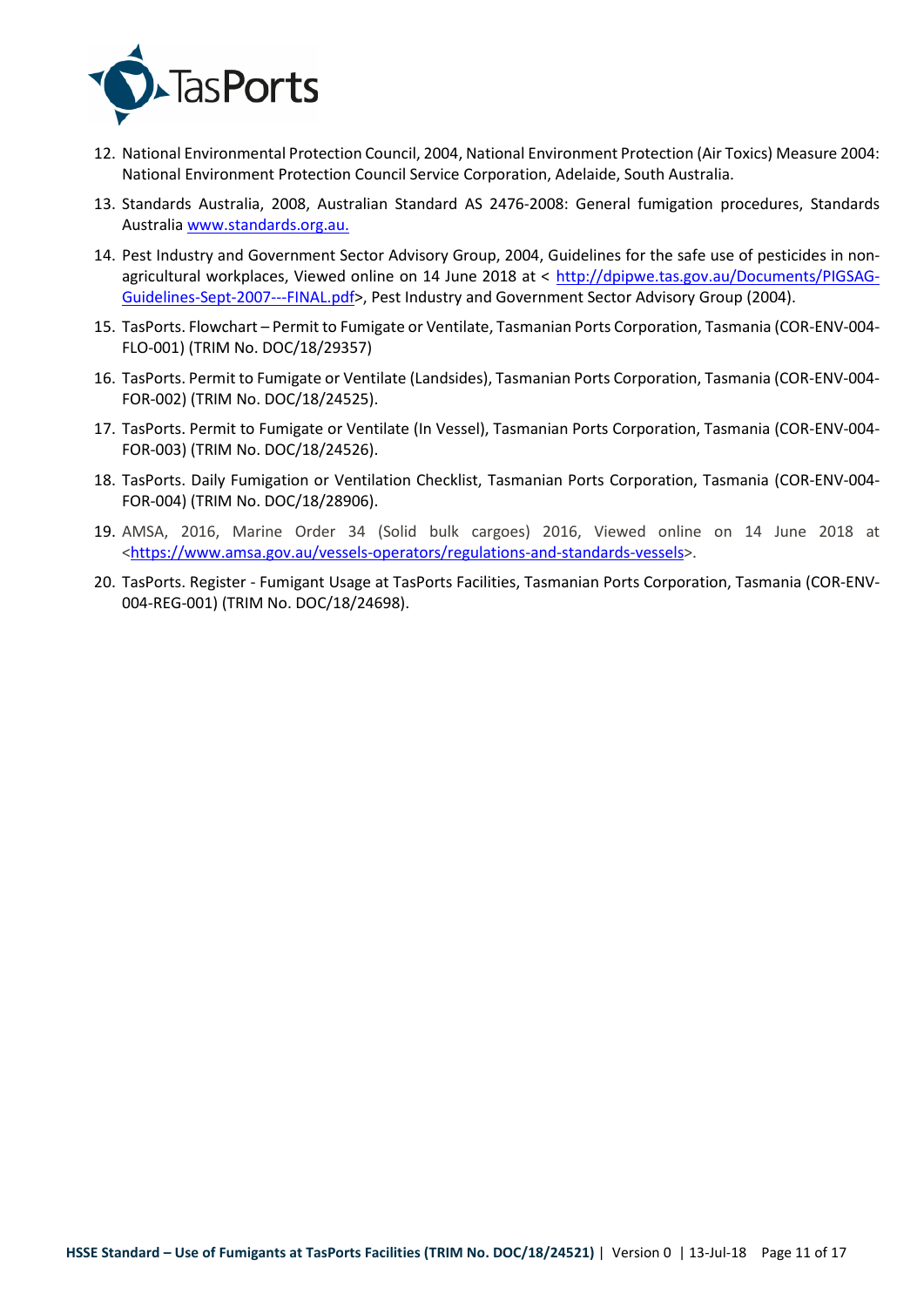

## **APPENDIX 1 – FUMIGANT DESCRIPTION**

## **Methyl Bromide**

Methyl bromide is an ozone depleting gas used all over the world as a broad-spectrum Fumigant to eradicate pests in a wide range of commodities. Australia is a party to the Montreal Protocol on substances that deplete the ozone layer ("**Montreal Protocol**"). The Montreal Protocol is an international treaty designed to protect the ozone layer by phasing out the production of ozone depleting substances. Australia acceded to the Vienna Convention for the Protection of the Ozone Layer in 1987 and ratified the Montreal Protocol originally in 1989, and then again for each of the five amendments agreed between 1990 and 1999. Consequently, the use of methyl bromide has been prohibited in Australia, except for use as a biosecurity and pre-shipment treatment, approved feedstock application or where there is an approved critical use exemption ("**CUE**").

At TasPorts facilities, Methyl bromide has been used as a biosecurity measure to treat imported commodities where directed by Biosecurity Tasmania. As such, some commodities exported from TasPorts facilities require methyl bromide fumigation. This includes logs with bark on exported to China. Since commencement of containerised export logs with bark on in Hobart in October 2017, and Bell Bay in January 2018, the use of methyl bromide at our ports by our customers has increased significantly.

As part of the methyl bromide Fumigation process, venting of the contained Fumigant occurs resulting in the release of methyl bromide to the atmosphere. Methyl bromide is toxic, is an ozone depleting substance and can be harmful to human health (particularly when Fumigations are conducted in close proximity to TasPorts Personnel.

### **Bifenthrin**

The active ingredient in Bifenthrin tis a synthetic pyrethroid insecticide and is applied inside the vessel for the treatment of woodchips prior to export. The commercial products typically used at TasPorts facilities include MAXXTHOR-100 and Biflex Aqua.

## **Phosphine**

Phosphine gas is currently used as a 'trial' replacement to methyl bromide treatment of woodchips. Aluminium phosphide is a form of phosphine. Aluminium phosphide is a colourless solid, generally sold as a grey-green-yellow powder. Aluminium phosphide tablets are generally applied inside vessels and release toxic phosphine gas when they contact moisture (either in air or fluids). Aluminium phosphide is effective, cheap and easily applied. However, consideration must be given to the associated hazards from inhalation of toxic gas and explosion.

## **Sulfuryl Fluoride**

Sulfuryl fluoride is a relatively new Fumigant chemical to the fumigation industry that has been introduced to replace methyl bromide. Its use has increased as a replacement for methyl bromide and as an alternative to the use of phosphine. Sulfuryl fluoride is usually marketed under a series of different brand names by different competing companies including: Vikane; Profume; Zythor and Masterfume.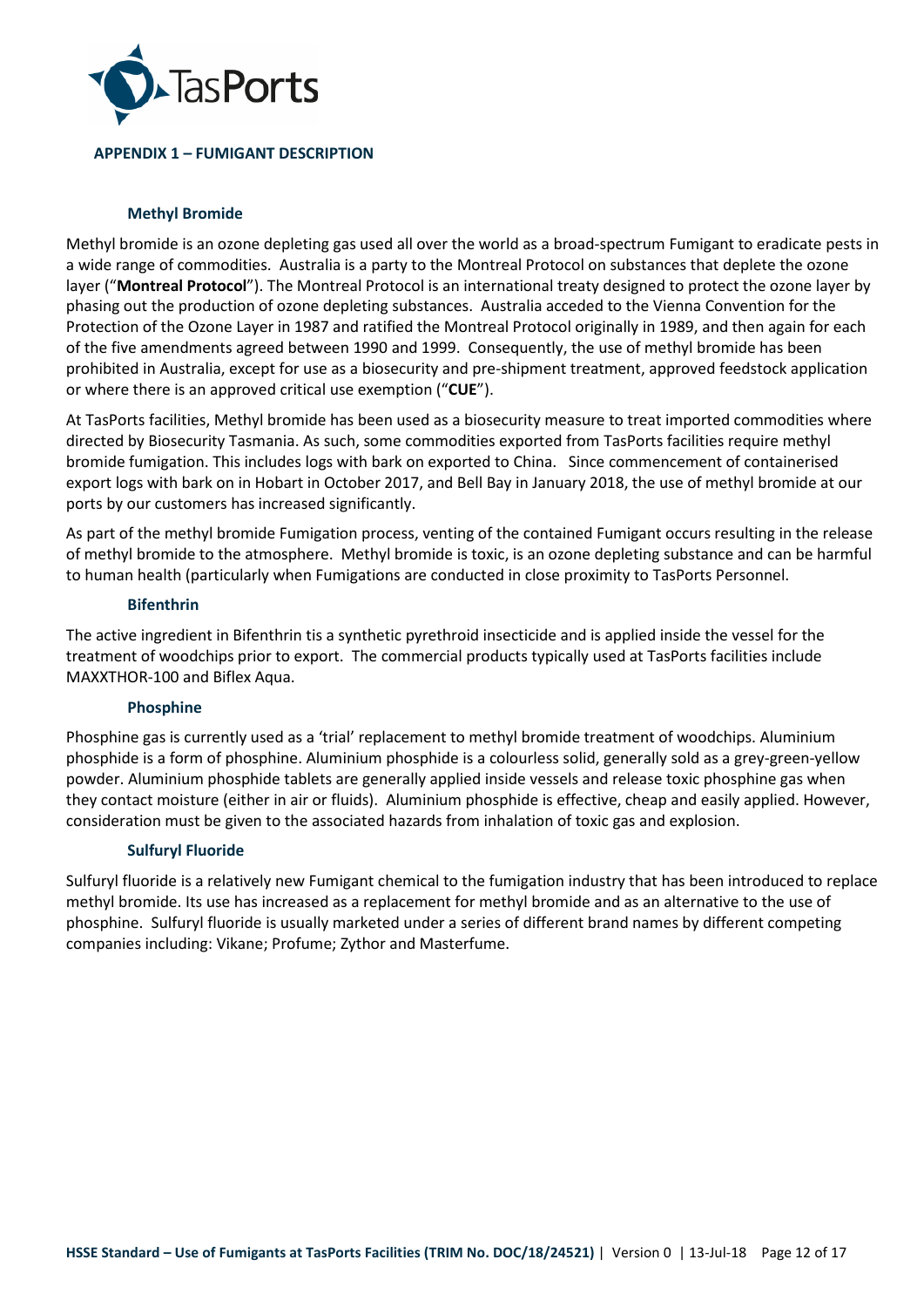

## **APPENDIX 2 – LEGAL AND OTHER REQUIREMENTS**

Some of the relevant legal and other requirements that may be applicable to the use of fumigants on TasPorts' facilities are outlined below. These requirements are not exhaustive and are provided for information purposes only.

## **Biosecurity and Plant Quarantine**

The *Biosecurity Act 2015* (Cth) is administered by the Commonwealth 'Department of Agriculture and Water Resources' ("**DAWR"**) and prescribes (among other things) the management of biosecurity risks in relation to:

- goods that are brought into Australian territory from outside Australian territory (Chapter 3);
- aircraft and vessels that enter Australian territory from outside Australian territory, including by controlling the places where they can land or be moored and their movement while they are in Australian territory (Chapter 4); and
- diseases or pests that may be in or on goods or premises in Australian territory (Chapter 6).

The *Biosecurity Act 2015* (Cth) also provides for arrangements to be approved authorising and requiring biosecurity industry participants to carry out biosecurity activities to manage biosecurity risks associated with goods, premises or other things for the purposes of this Act (Chapter 5).

Under section 70 the *Plant Quarantine Act 1994* (Tas), Biosecurity Tasmania will designate sites as an 'Approved Quarantine Place' ("**AQP"**). An AQP is a place or part of a place that has been approved by Biosecurity Tasmania as meeting certain standards so that items may be stored there pending clearance inspection by Biosecurity Tasmania prior to exporting or importing.

## **Export Controls Act 1982**

The *Export Controls Act 1982* (Cth) and *Export Control (Plants and Plant Products) Order 2011* (Cth) prescribe requirements for the export of agricultural products, including logs. All premises, including fishing vessels where goods prescribed in the legislation are prepared for export must be registered to undertake those operations by the department under the *Export Control (Prescribed Goods—General) Order 2005* (Cth). Preparation for export includes:

- processing, packing or storage of goods
- treatment of goods
- handling or loading of goods.

The purpose of the *Export Control (Plants and Plant Products) Order 2011 (Order)* (Cth) is to regulate the export of prescribed plants and plant products,(including logs, for which a phytosanitary or any other certificate is required by declaring those goods to be prescribed goods under the Act and specifying the conditions and restrictions for their export.

The TasPorts Biosecurity Operations Manual [Ref.4] outlines how TasPorts manages biosecurity and quarantine matters at the following ports: Hobart, Bell Bay, Burnie, King Island and Flinders Islands in accordance with state and federal legislation.

### **Marine Orders and Notices**

Requirements for in-transit Fumigations on ships are specified in the International Maritime Dangerous Goods ("**IMDG**") Code, published by the International Maritime Organisation. *Marine Order 34 Solid Bulk Cargoes 2016* (Cth) made under the *Navigation Act 2012* (Cth), incorporates the requirements of the IMDG Code by requiring that if the master of a vessel intends to arrange for Fumigation of any cargo hold when the vessel is in a port, the master must, within 72-hours before arriving in the port, give notification to "AMSA.

Marine Notice 6/2014 'In-Transit Fumigation of Ship Cargoes' recommends that persons contemplating in-transit Fumigation of cargoes in Australian jurisdictions involve AMSA and the APVMA in this process. The notice states that any person or organisation contemplating conducting in-transit Fumigation of cargo must obtain a written permit from APVMA prior to any in-transit Fumigation taking place.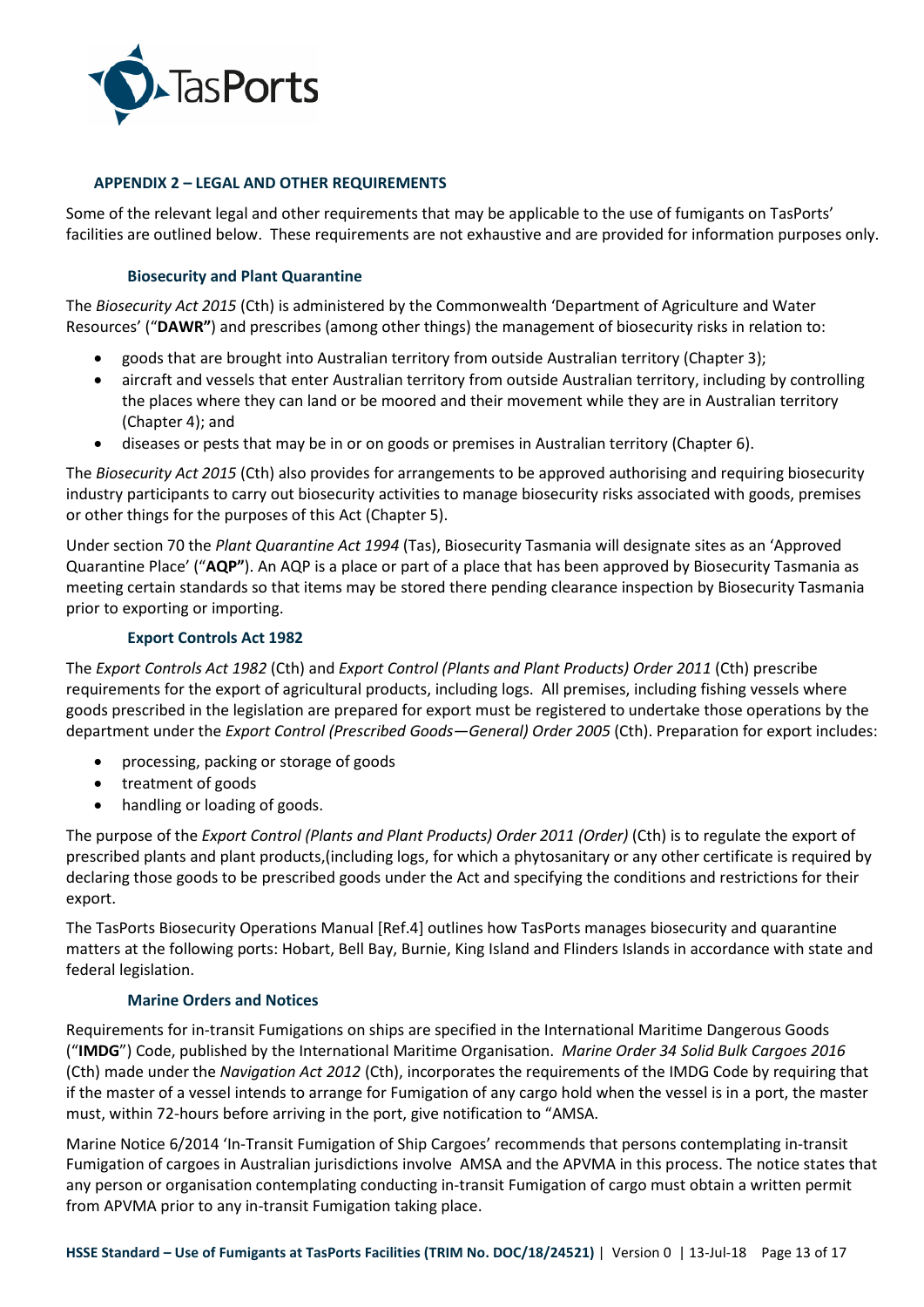

## **Agricultural and Veterinary Chemicals**

The *Agricultural and Veterinary Chemicals Code Act 1994* (Cth) and associated regulations regulate up to the point of sale, listed scheduled chemicals, including Fumigants such as methyl bromide.

The *Agricultural and Veterinary Chemicals (Control of Use) Act 1995* (Tas) and *Veterinary Chemicals (Control of Use) Regulations 1996* (Tas) control the use of agricultural and veterinary chemicals including Fumigants such as methyl bromide. The *Agricultural and Veterinary Chemicals (Control of Use) (Methyl Bromide) Order 2011* (Tas) [Ref.6] mandates that a permit is required for the handling or use of a methyl bromide Fumigant in a quantity exceeding 50 kilograms. In addition, all large-scale Fumigation using methyl bromide is prohibited, unless authorised by a permit issued by the 'Department of Primary industries, Parks, Water and Environment' ("**DPIPWE"**).

## **Australian Fumigation Accreditation Scheme**

To manage the high biosecurity risk posed by ineffective Fumigation treatments performed offshore, DAWR administers the AFAS. AFAS is a:

- management system run by overseas government agencies participating in the AFAS to ensure continued compliance of fumigators with the treatment requirements;
- training and accreditation system for fumigators and regulatory officers; and
- registration system for fumigation companies.

In Tasmania, Biosecurity Tasmania, under the *Agricultural and Veterinary Chemicals (Control of Use) Act 1995* (Tas), fumigation contractors must hold:

- Commercial operator licence (business); and
- Individual certificates of competency (category 1, category 2, category 3, pest technician, methyl bromide / phoshine user).

In addition, methyl bromide Fumigation must occur in accordance with the AFAS Methyl Bromide Fumigation Standard [Ref.7] and all operators using methyl bromide must hold a DAWR Statement of Accreditation.

## **Environment Protection Policy (Air Quality) 2004**

The *Environment Protection Policy (Air Quality) 2004* (Tas) states that diffuse sources of air pollution, including those that may cause Environmental Harm or nuisance, should be managed using best practice environmental management so as to:

- minimise emissions; and
- manage those emissions that are unavoidable in a manner that minimises impacts on health, safety or amenity.

## **Work Health and Safety Act 2012**

The *Work Health and Safety Act 2012* (**WHS Act**) (Tas) provides a framework to protect the health, safety and welfare of all workers at work and of other people who might be affected by the work. The following approved code of practices under section 274 of the WHS Act provide guidance on and include provisions for the management of health impacts associated with the use of Fumigants in the workplace:

- Code of Practice Managing the Work Environment and Facilities [Ref.8]; and
- Code of Practice Managing Risks in Stevedoring [Ref.9].

## **Port Access Terms**

TasPorts' '*Standard Terms and Conditions for Port Access'* ("**Port Access Terms**") [Ref.10] specify HSSE requirements that apply to all persons that use and access a port owned by TasPorts. The Port Access Terms require all port users to (among other things):

- comply with all applicable laws, including environmental laws and directions given by TasPorts;
- not cause or permit any contamination;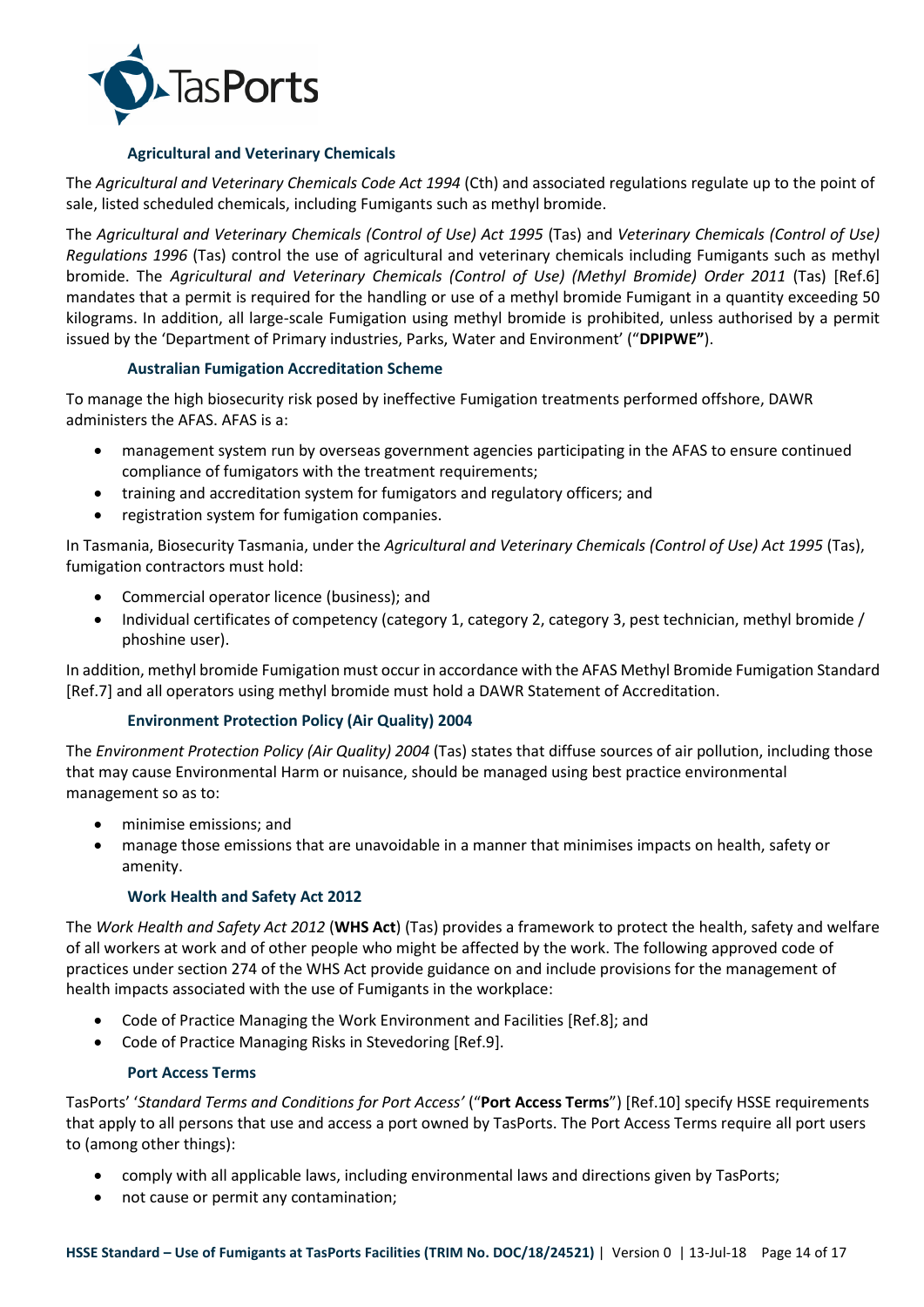

- not, without TasPorts' prior written consent, use or allow the facility, or any Port waters to be used for the use, transfer, handling, movement, carriage, placement or storage of any hazardous, dangerous, flammable, explosive, noxious, damaging, toxic, corrosive, irritating, offensive, radioactive, oxidising, poisonous or infectious substances; and
- immediately notify TasPorts on becoming aware of any contamination or potential breach of obligations under the Port Access Term or pursuant to the *Environmental Management and Pollution Control Act* 1994 (Tas), *Pollution of Waters by Oil and Noxious Substances* Act 1987 (Tas) or any environmental laws or requirements.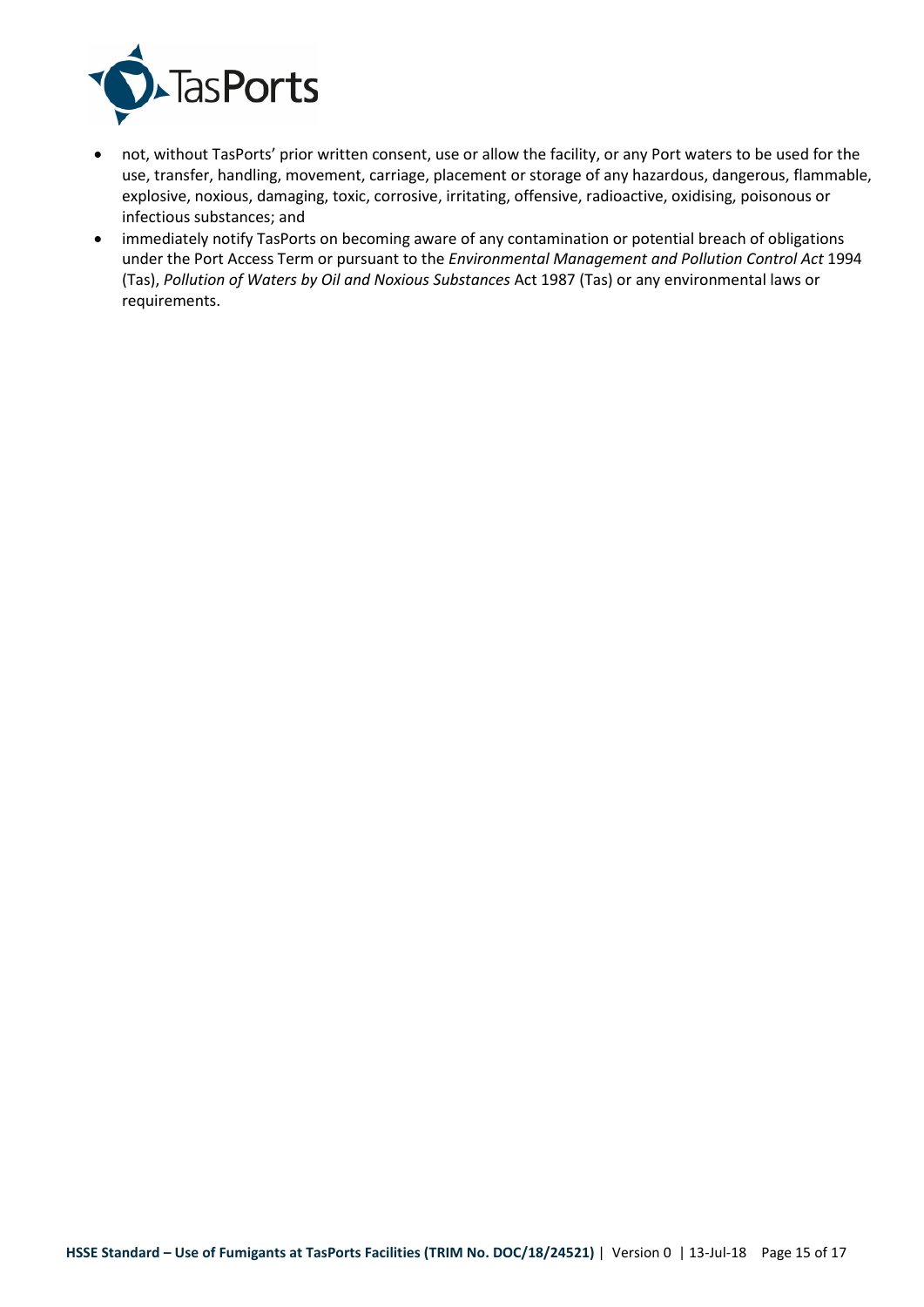

#### **APPENDIX 3 – FLOWCHART – PERMIT TO FUMIGATE OR VENTILATE**